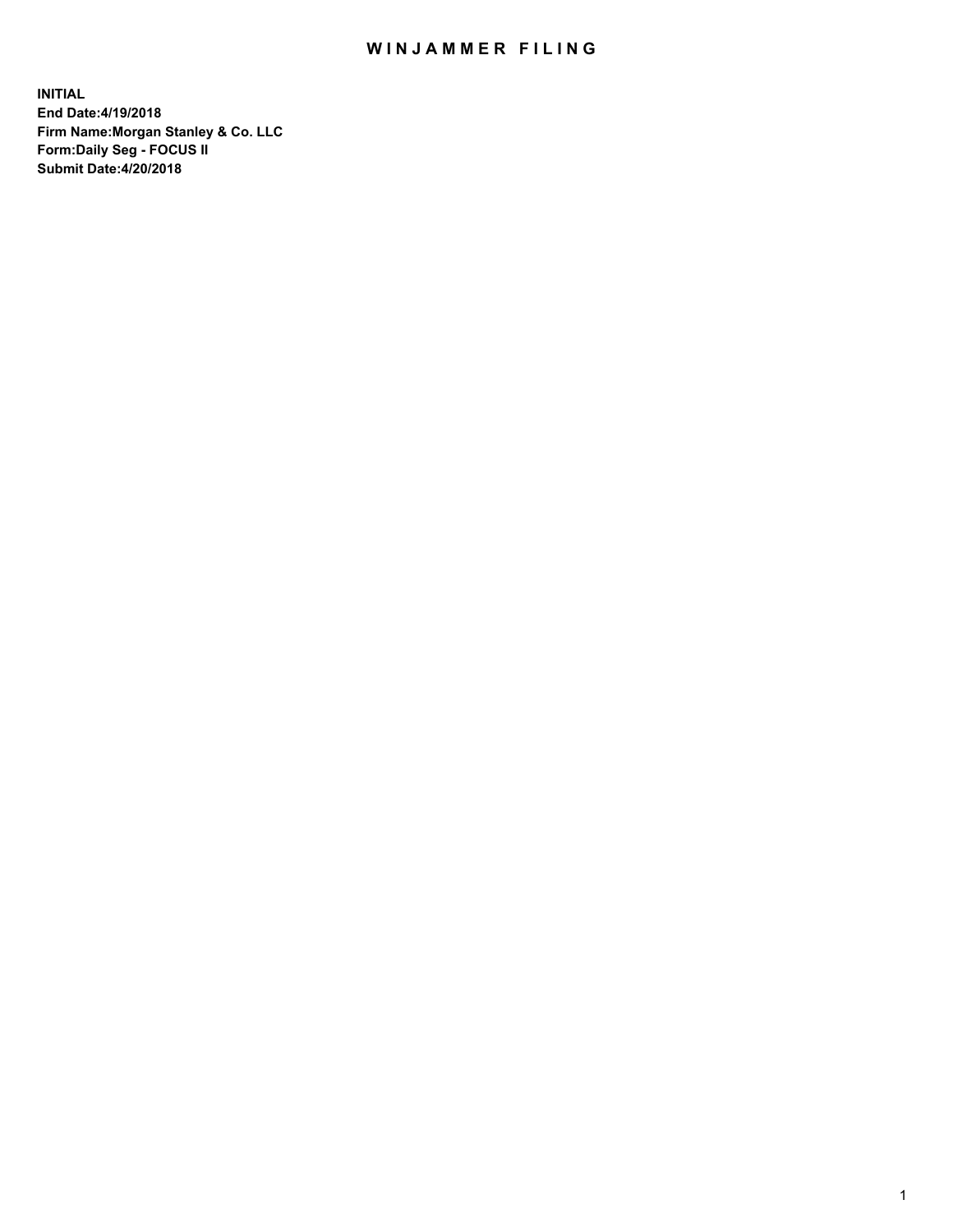## **INITIAL End Date:4/19/2018 Firm Name:Morgan Stanley & Co. LLC Form:Daily Seg - FOCUS II Submit Date:4/20/2018 Daily Segregation - Cover Page**

| Name of Company<br><b>Contact Name</b><br><b>Contact Phone Number</b><br><b>Contact Email Address</b>                                                                                                                                                                                                                          | Morgan Stanley & Co. LLC<br>Ikram Shah<br>212-276-0963<br>lkram.shah@morganstanley.com |
|--------------------------------------------------------------------------------------------------------------------------------------------------------------------------------------------------------------------------------------------------------------------------------------------------------------------------------|----------------------------------------------------------------------------------------|
| FCM's Customer Segregated Funds Residual Interest Target (choose one):<br>a. Minimum dollar amount: ; or<br>b. Minimum percentage of customer segregated funds required:%; or<br>c. Dollar amount range between: and; or<br>d. Percentage range of customer segregated funds required between: % and %.                        | 331,000,000<br>0 <sub>0</sub><br>00                                                    |
| FCM's Customer Secured Amount Funds Residual Interest Target (choose one):<br>a. Minimum dollar amount: ; or<br>b. Minimum percentage of customer secured funds required:%; or<br>c. Dollar amount range between: and; or<br>d. Percentage range of customer secured funds required between:% and%.                            | 140,000,000<br>0 <sub>0</sub><br>0 <sub>0</sub>                                        |
| FCM's Cleared Swaps Customer Collateral Residual Interest Target (choose one):<br>a. Minimum dollar amount: ; or<br>b. Minimum percentage of cleared swaps customer collateral required:% ; or<br>c. Dollar amount range between: and; or<br>d. Percentage range of cleared swaps customer collateral required between:% and%. | 92,000,000<br>0 <sub>0</sub><br>0 <sub>0</sub>                                         |

Attach supporting documents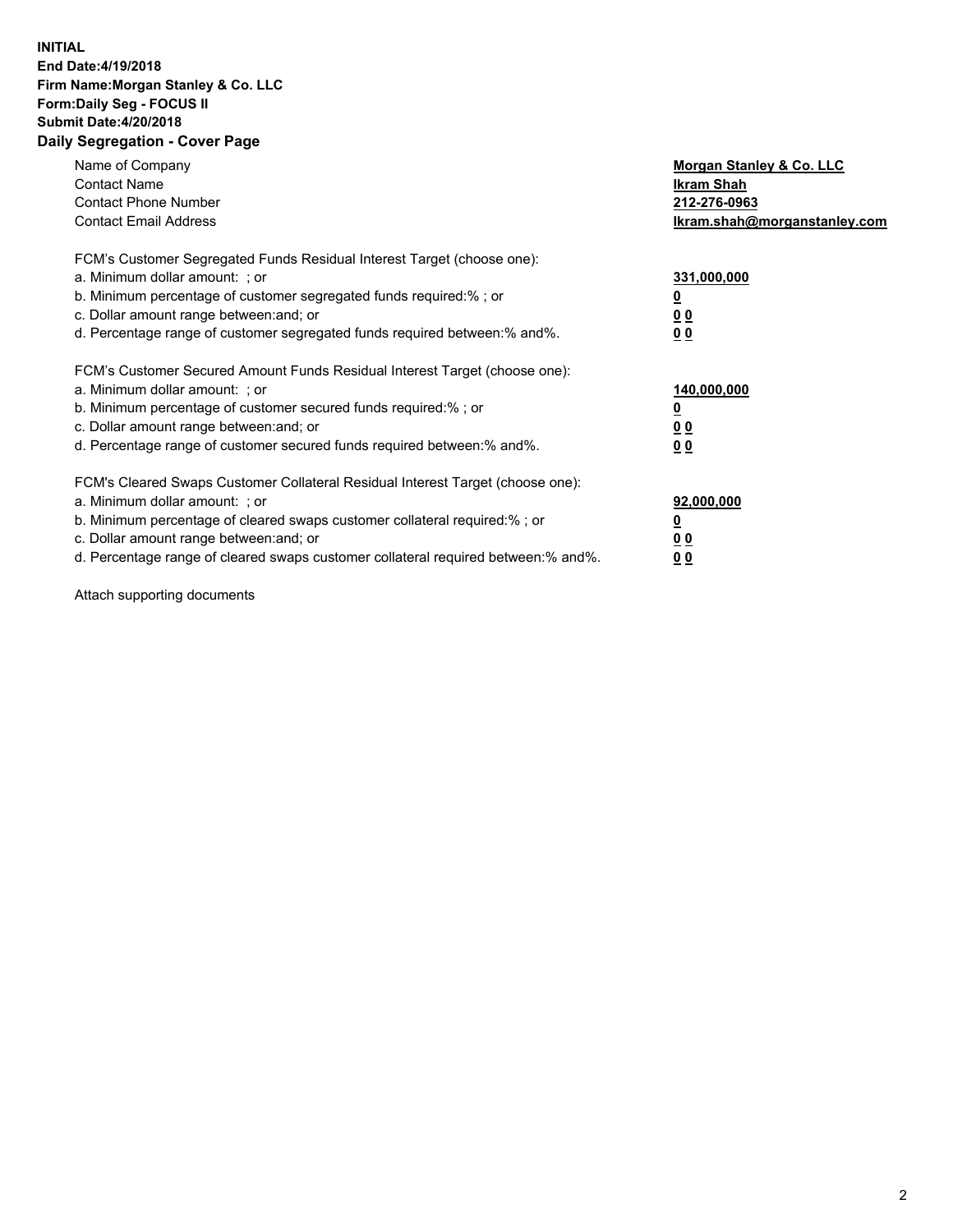## **INITIAL End Date:4/19/2018 Firm Name:Morgan Stanley & Co. LLC Form:Daily Seg - FOCUS II Submit Date:4/20/2018**

## **Daily Segregation - Secured Amounts**

Foreign Futures and Foreign Options Secured Amounts Amount required to be set aside pursuant to law, rule or regulation of a foreign government or a rule of a self-regulatory organization authorized thereunder 1. Net ledger balance - Foreign Futures and Foreign Option Trading - All Customers A. Cash **3,143,347,370** [7315] B. Securities (at market) **2,064,504,287** [7317] 2. Net unrealized profit (loss) in open futures contracts traded on a foreign board of trade **556,672,264** [7325] 3. Exchange traded options a. Market value of open option contracts purchased on a foreign board of trade **41,015,542** [7335] b. Market value of open contracts granted (sold) on a foreign board of trade **-37,487,965** [7337] 4. Net equity (deficit) (add lines 1. 2. and 3.) **5,768,051,498** [7345] 5. Account liquidating to a deficit and account with a debit balances - gross amount **21,915,567** [7351] Less: amount offset by customer owned securities **-21,243,568** [7352] **671,999** [7354] 6. Amount required to be set aside as the secured amount - Net Liquidating Equity Method (add lines 4 and 5) 7. Greater of amount required to be set aside pursuant to foreign jurisdiction (above) or line 6. FUNDS DEPOSITED IN SEPARATE REGULATION 30.7 ACCOUNTS 1. Cash in banks A. Banks located in the United States **147,945,204** [7500] B. Other banks qualified under Regulation 30.7 **1,176,677,016** [7520] **1,324,622,220** 2. Securities A. In safekeeping with banks located in the United States **291,570,110** [7540] B. In safekeeping with other banks qualified under Regulation 30.7 **0** [7560] **291,570,110** [7570] 3. Equities with registered futures commission merchants A. Cash **5,353,104** [7580] B. Securities **0** [7590] C. Unrealized gain (loss) on open futures contracts **649,184** [7600] D. Value of long option contracts **0** [7610] E. Value of short option contracts **0** [7615] **6,002,288** [7620] 4. Amounts held by clearing organizations of foreign boards of trade A. Cash **0** [7640] B. Securities **0** [7650] C. Amount due to (from) clearing organization - daily variation **0** [7660] D. Value of long option contracts **0** [7670] E. Value of short option contracts **0** [7675] **0** [7680] 5. Amounts held by members of foreign boards of trade A. Cash **2,004,394,390** [7700] B. Securities **1,772,934,177** [7710] C. Unrealized gain (loss) on open futures contracts **556,023,080** [7720] D. Value of long option contracts **41,015,542** [7730] E. Value of short option contracts **-37,487,965** [7735] **4,336,879,224** 6. Amounts with other depositories designated by a foreign board of trade **0** [7760] 7. Segregated funds on hand **0** [7765] 8. Total funds in separate section 30.7 accounts **5,959,073,842** [7770] 9. Excess (deficiency) Set Aside for Secured Amount (subtract line 7 Secured Statement Page 1 from Line 8)

- 10. Management Target Amount for Excess funds in separate section 30.7 accounts **140,000,000** [7780]
- 11. Excess (deficiency) funds in separate 30.7 accounts over (under) Management Target **50,350,345** [7785]

**0** [7305]

**5,768,723,497** [7355]

**5,768,723,497** [7360]

[7530]

[7740] **190,350,345** [7380]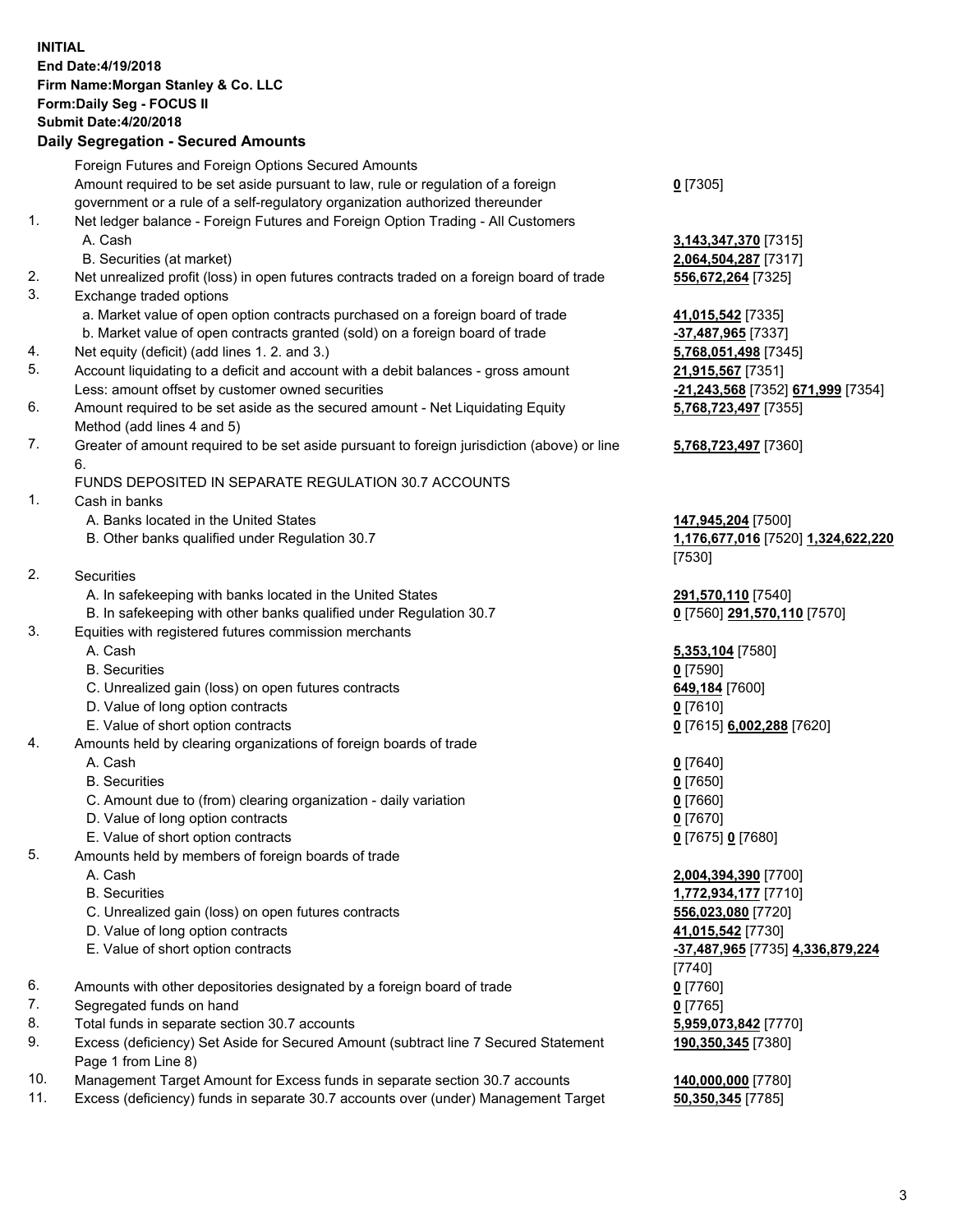**INITIAL End Date:4/19/2018 Firm Name:Morgan Stanley & Co. LLC Form:Daily Seg - FOCUS II Submit Date:4/20/2018 Daily Segregation - Segregation Statement** SEGREGATION REQUIREMENTS(Section 4d(2) of the CEAct) 1. Net ledger balance A. Cash **9,775,591,258** [7010] B. Securities (at market) **5,167,776,792** [7020] 2. Net unrealized profit (loss) in open futures contracts traded on a contract market **427,100,706** [7030] 3. Exchange traded options A. Add market value of open option contracts purchased on a contract market **423,717,090** [7032] B. Deduct market value of open option contracts granted (sold) on a contract market **-677,988,640** [7033] 4. Net equity (deficit) (add lines 1, 2 and 3) **15,116,197,206** [7040] 5. Accounts liquidating to a deficit and accounts with debit balances - gross amount **453,396,486** [7045] Less: amount offset by customer securities **-412,955,181** [7047] **40,441,305** [7050] 6. Amount required to be segregated (add lines 4 and 5) **15,156,638,511** [7060] FUNDS IN SEGREGATED ACCOUNTS 7. Deposited in segregated funds bank accounts A. Cash **3,974,028,629** [7070] B. Securities representing investments of customers' funds (at market) **0** [7080] C. Securities held for particular customers or option customers in lieu of cash (at market) **1,139,842,372** [7090] 8. Margins on deposit with derivatives clearing organizations of contract markets A. Cash **6,511,166,536** [7100] B. Securities representing investments of customers' funds (at market) **0** [7110] C. Securities held for particular customers or option customers in lieu of cash (at market) **4,027,934,420** [7120] 9. Net settlement from (to) derivatives clearing organizations of contract markets **131,913,477** [7130] 10. Exchange traded options A. Value of open long option contracts **423,717,090** [7132] B. Value of open short option contracts **-677,988,640** [7133] 11. Net equities with other FCMs A. Net liquidating equity **3,167,968** [7140] B. Securities representing investments of customers' funds (at market) **0** [7160] C. Securities held for particular customers or option customers in lieu of cash (at market) **0** [7170] 12. Segregated funds on hand **0** [7150] 13. Total amount in segregation (add lines 7 through 12) **15,533,781,852** [7180] 14. Excess (deficiency) funds in segregation (subtract line 6 from line 13) **377,143,341** [7190] 15. Management Target Amount for Excess funds in segregation **331,000,000** [7194]

16. Excess (deficiency) funds in segregation over (under) Management Target Amount Excess

**46,143,341** [7198]